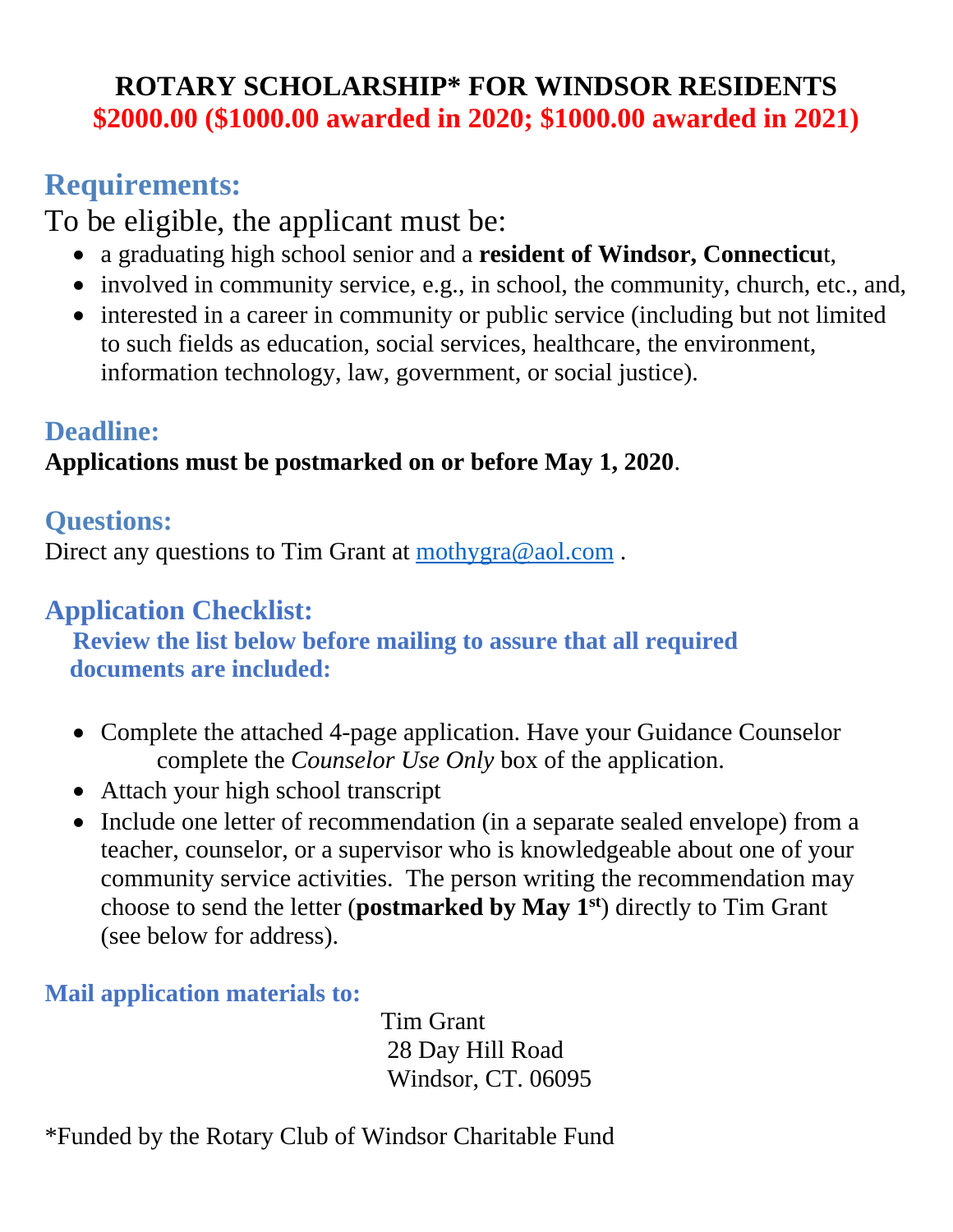#### **ROTARY SCHOLARSHIP APPLICATION FOR WINDSOR RESIDENTS - Class of 2020**

|                                                                               |                                                                                                            | First MI         |
|-------------------------------------------------------------------------------|------------------------------------------------------------------------------------------------------------|------------------|
|                                                                               |                                                                                                            |                  |
| (College or University)                                                       | (State)                                                                                                    | (Intended Major) |
| Please check the following:                                                   |                                                                                                            |                  |
| I plan to: $\Box$                                                             | <b>Board</b> I have already applied: $\Box$ Yes I have been accepted: $\Box$ Yes                           |                  |
| Commute                                                                       | N <sub>o</sub>                                                                                             | No               |
|                                                                               |                                                                                                            | Waiting to hear  |
| FAFSA (Free Application for Student Aid) has been filed: $\Box$ Yes $\Box$ No |                                                                                                            |                  |
|                                                                               | Expected Family Contribution (EFC) according to FAFSA: \$ <b>EXPECTED</b> Family Savings for Education: \$ |                  |
|                                                                               |                                                                                                            |                  |

 *Type or Print in Black Ink. Complete all items: the Optional Item on the last page is not required.* 

Give the first name and age of siblings who are dependent on your family for support at this time. Please indicate if they are currently enrolled in college full time and the name of the school they are attending:

\_\_\_\_\_\_\_\_\_\_\_\_\_\_\_\_\_\_\_\_\_\_\_\_\_\_\_\_\_\_\_\_\_\_\_\_\_\_\_\_\_\_\_\_\_\_\_\_\_\_\_\_\_\_\_\_\_\_\_\_\_\_\_\_\_\_\_\_\_\_\_\_\_\_\_\_\_\_\_\_\_\_\_\_\_\_\_\_\_\_\_\_\_\_\_\_\_\_\_\_

\_\_\_\_\_\_\_\_\_\_\_\_\_\_\_\_\_\_\_\_\_\_\_\_\_\_\_\_\_\_\_\_\_\_\_\_\_\_\_\_\_\_\_\_\_\_\_\_\_\_\_\_\_\_\_\_\_\_\_\_\_\_\_\_\_\_\_\_\_\_\_\_\_\_\_\_\_\_\_\_\_\_\_\_\_\_\_\_\_\_\_\_\_\_\_\_\_\_\_\_

| List Senior Year Courses, Level and 1st Semester Final Grades |       |                            | <b>Counselor Use Only*</b>        |
|---------------------------------------------------------------|-------|----------------------------|-----------------------------------|
| <b>Course Name</b>                                            | Level | 1 <sup>st</sup> Sem. Grade | <b>SAT Scores:</b>                |
|                                                               |       |                            |                                   |
|                                                               |       |                            | Critical Reading _________        |
|                                                               |       |                            |                                   |
|                                                               |       |                            | Writing _________                 |
|                                                               |       |                            | ACT Composite                     |
|                                                               |       |                            |                                   |
|                                                               |       |                            | G.P.A. at End of 7 Semesters      |
|                                                               |       |                            | Cost of Attendance: \$            |
|                                                               |       |                            | Counselor's verification that all |
|                                                               |       |                            | information is accurate:          |
|                                                               |       | Date                       | (initials)                        |

Parent Signature

\*Parent signature is a release that allows the Guidance Department to provide this information to the Scholarship Committee.

Date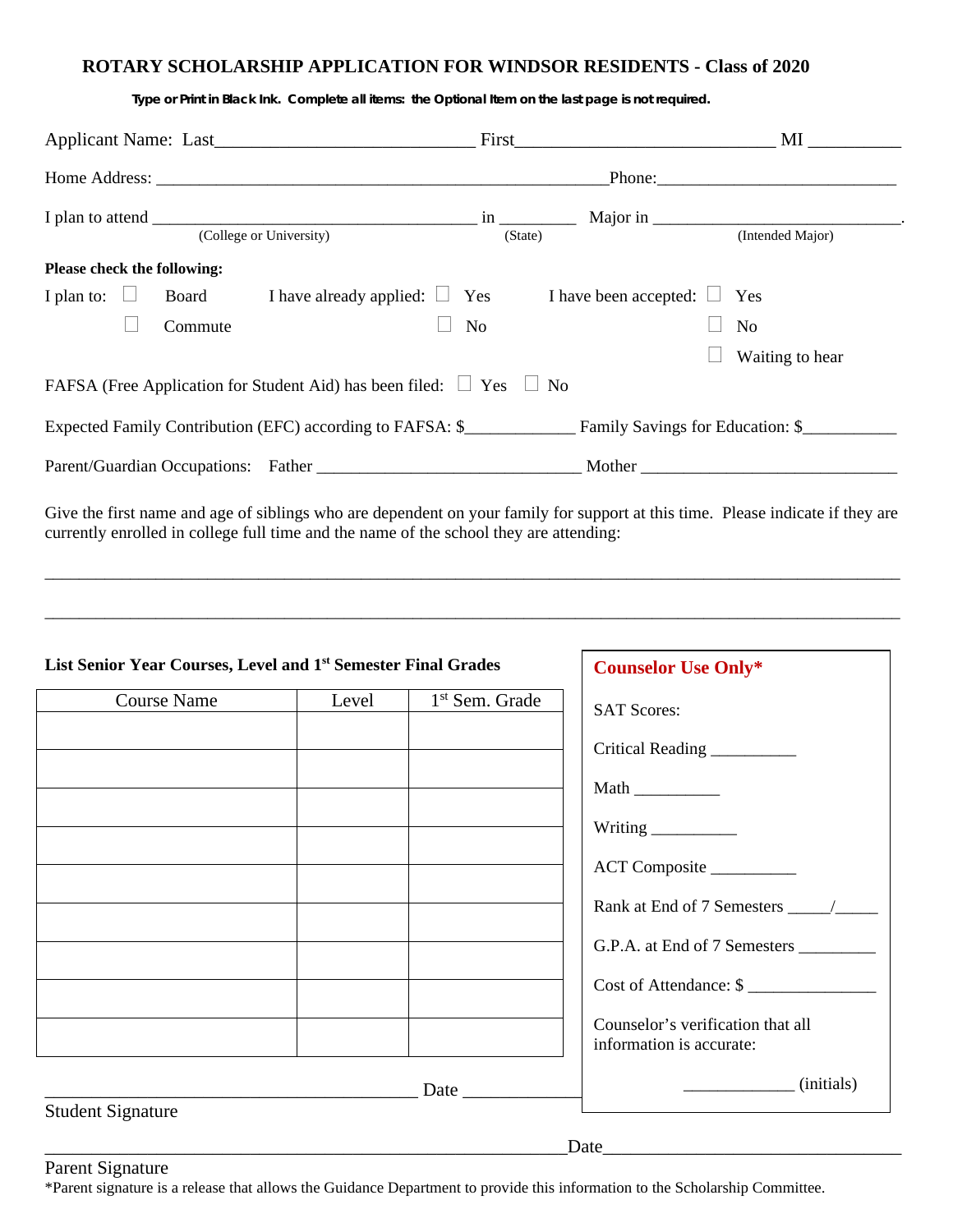| <b>Applicant Name:</b> |  |
|------------------------|--|
|------------------------|--|

Honors/Awards Received (including date received):

| $4.$ $\overline{\phantom{a}}$ |
|-------------------------------|
|                               |

### **Community Service Organizations/Activities (including dates):**

| <u> 1999 - Jan Barnett, amerikan bandar basar basa dan bandar basa dan basa dan basa dan basa dalam basa dalam b</u> |
|----------------------------------------------------------------------------------------------------------------------|
| 2. $\overline{\phantom{a}}$                                                                                          |
| <u>,一个人的人都不能在这个人的人,就是这个人的人,就是这个人的人,就是这个人的人,就是这个人的人,</u>                                                              |
|                                                                                                                      |
|                                                                                                                      |
|                                                                                                                      |
|                                                                                                                      |
|                                                                                                                      |
|                                                                                                                      |
|                                                                                                                      |

### **Athletics (including dates):**

|    | 2. $\overline{\phantom{a}}$ |
|----|-----------------------------|
|    |                             |
|    | $\overline{\mathbf{3}}$ .   |
| 4. |                             |
|    |                             |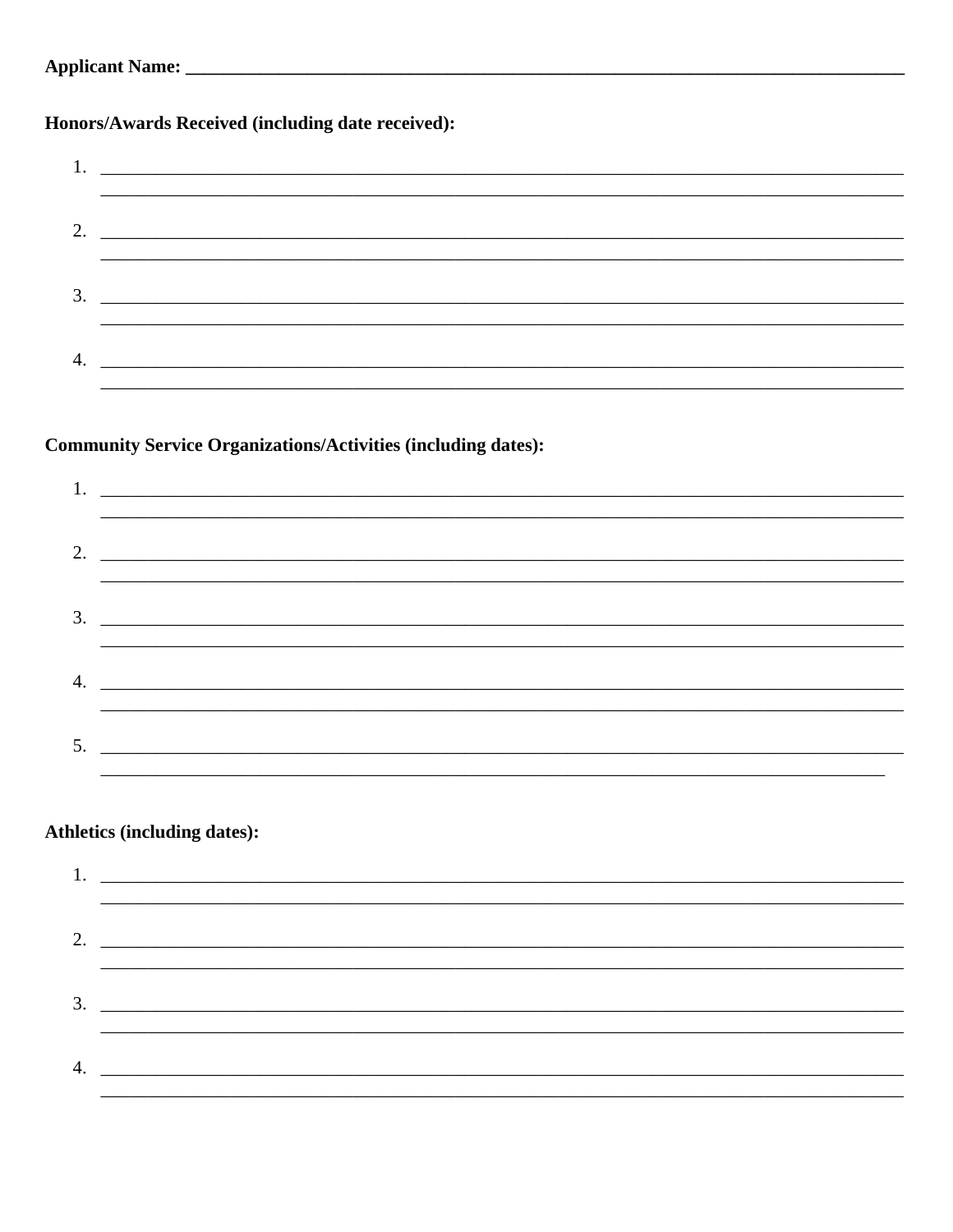| <b>Applicant Name:_</b> |  |
|-------------------------|--|
|-------------------------|--|

### **Community Activities/Service (including dates):**

### **Employment (including dates):**

| ി                  |  |
|--------------------|--|
|                    |  |
| $\mathbf 2$<br>J., |  |

Interests/other related information you wish to share with the Scholarship Committee:

### Scholarships that you have already been awarded and their amounts:

| ↑                 |  |
|-------------------|--|
|                   |  |
| $\mathbf 2$<br>J. |  |